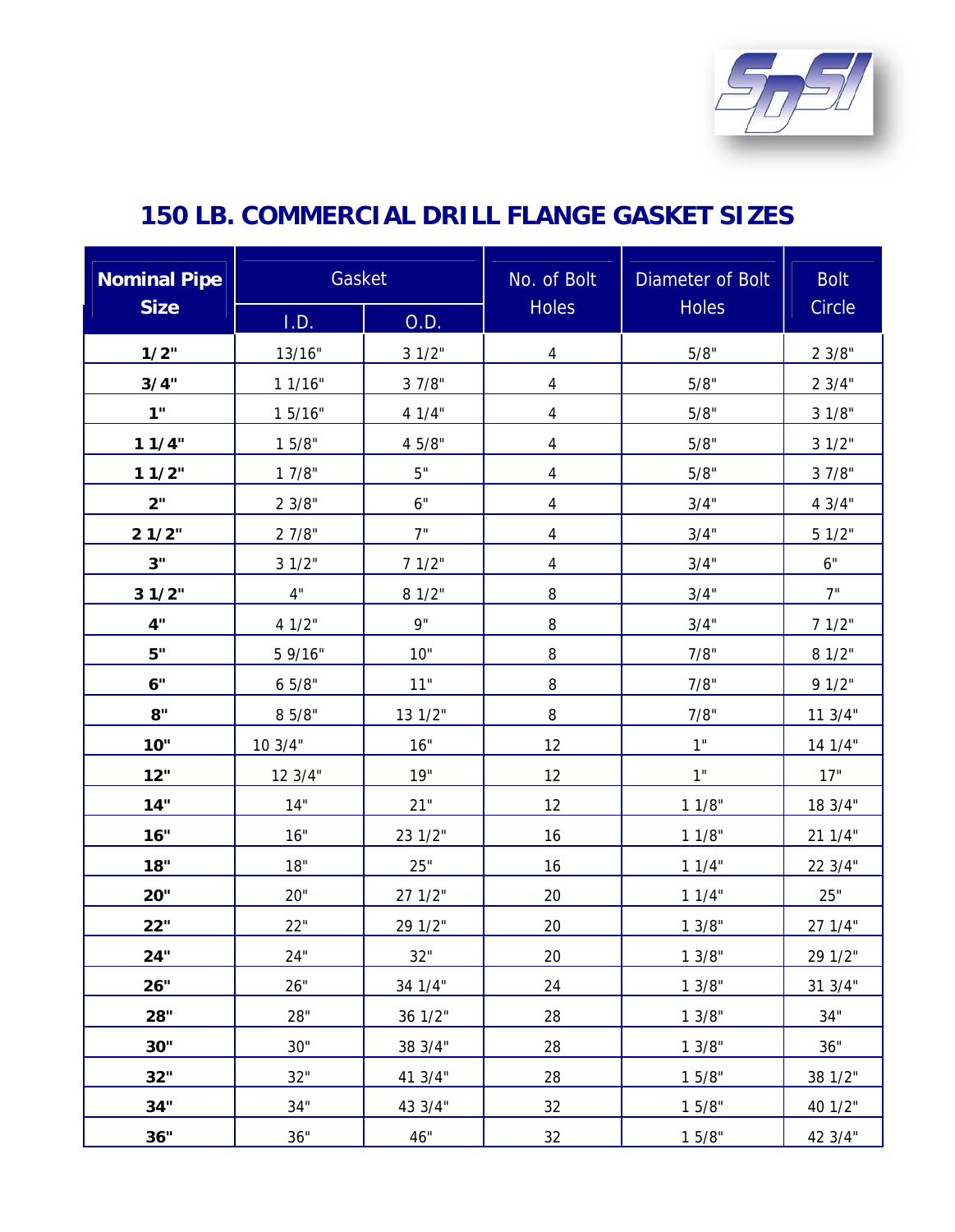

| <b>Nominal Pipe</b> | Gasket            |         | Number of Bolt           | Diameter of Bolt |                    |
|---------------------|-------------------|---------|--------------------------|------------------|--------------------|
| <b>Size</b>         | I.D.              | O.D.    | <b>Holes</b>             | Holes            | <b>Bolt Circle</b> |
| 1"                  | 15/16"            | 4 7/8"  | $\overline{\mathcal{A}}$ | 3/4"             | 31/2"              |
| 11/4"               | 1 21/32"          | 51/4"   | $\overline{\mathbf{4}}$  | 3/4"             | 3 7/8"             |
| 11/2"               | 1 29/32"          | 6 1/8"  | 4                        | 7/8"             | 4 1/2"             |
| 2"                  | $2 \frac{3}{8}$ " | 61/2"   | 8                        | 3/4"             | 5"                 |
| 21/2"               | 27/8"             | 71/2"   | 8                        | 7/8"             | 5 7/8"             |
| 3"                  | 31/2"             | 8 1/4"  | $\, 8$                   | 7/8"             | 65/8"              |
| 31/2"               | $4"$              | 9"      | 8                        | 7/8"             | 71/4"              |
| 4"                  | 4 1/2"            | 10"     | $\, 8$                   | 7/8"             | 7 7/8"             |
| 5"                  | 5 9/16"           | 11"     | $\, 8$                   | 7/8"             | 91/4"              |
| 6"                  | 65/8"             | 12 1/2" | 12                       | 7/8"             | 10 5/8"            |
| 8"                  | 8 5/8"            | 15"     | 12                       | $1"$             | $13"$              |
| 10"                 | 103/4"            | 171/2"  | 16                       | 11/8"            | 15 1/4"            |
| 12"                 | 12 3/4"           | 20 1/2" | 16                       | 11/4"            | 17 3/4"            |
| 14"                 | $14"$             | 23"     | 20                       | 11/4"            | 20 1/4"            |
| 16"                 | 16"               | 25 1/2" | $20\,$                   | 13/8"            | 22 1/2"            |
| 18"                 | $18"$             | 28"     | 24                       | 13/8"            | 24 3/4"            |
| 20"                 | 20"               | 30 1/2" | 24                       | 13/8"            | 27"                |
| 22"                 | 22"               | 33"     | 24                       | 15/8"            | 29 1/4"            |
| 24"                 | 24"               | 36"     | 24                       | 15/8"            | $32"$              |
| 26"                 | 26"               | 38 1/4" | 28                       | 17/8"            | 34 1/2"            |
| 28"                 | 28"               | 40 3/4" | 28                       | 17/8"            | 37"                |
| <b>30"</b>          | 30"               | 43"     | 28                       | 17/8"            | 39 1/4"            |
| 32"                 | 32"               | 45 1/4" | 28                       | 17/8"            | 41 1/2"            |
| 34"                 | 34"               | 47 1/2" | 28                       | 17/8"            | 43 1/2"            |
| 36"                 | 36"               | $50"$   | 32                       | 2 1/8"           | 46"                |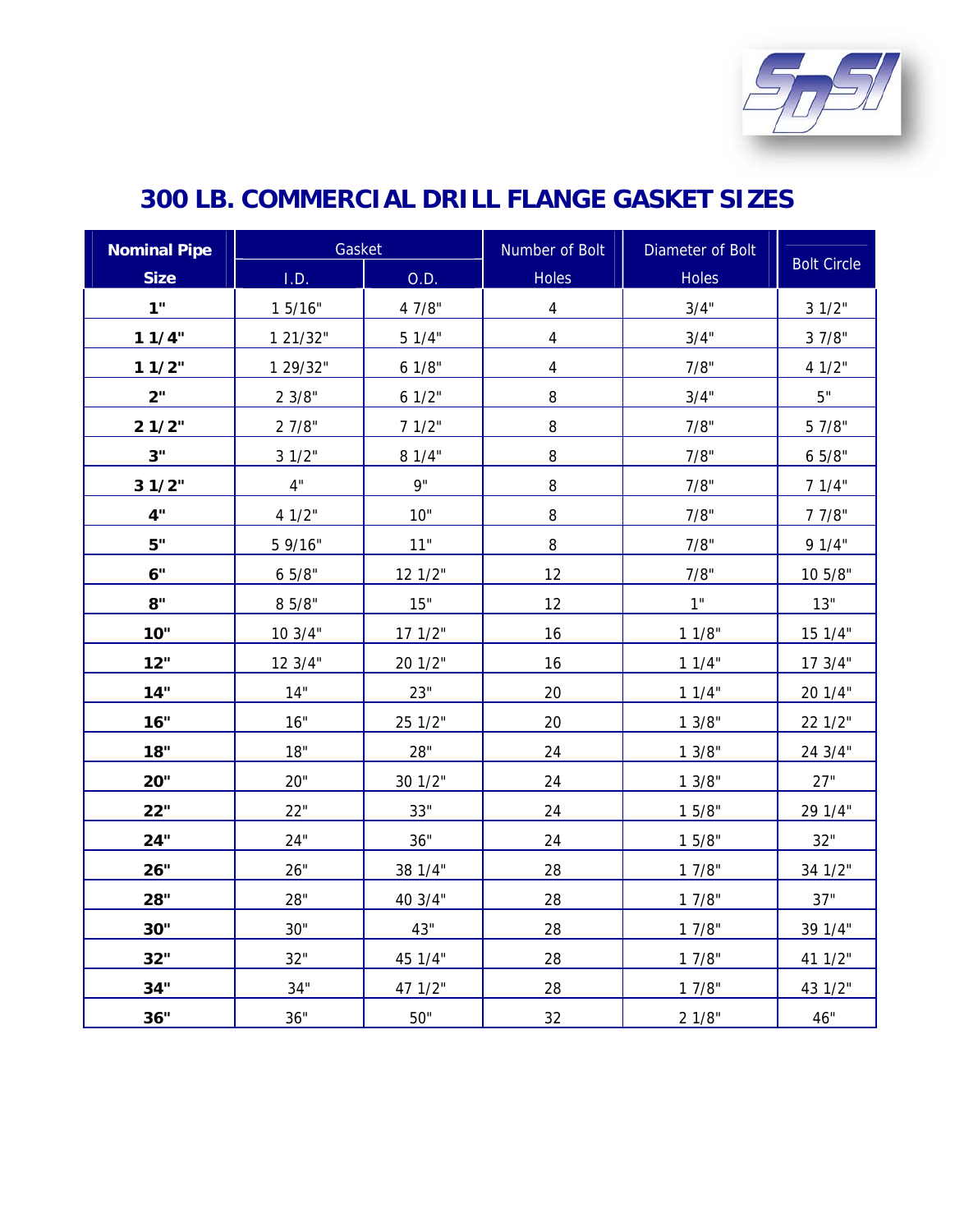

| <b>Nominal Pipe</b>       | Gasket         |              | NO. OF BOLTS   | <b>DIAMETER OF BOLT</b> | <b>BOLT</b>   |
|---------------------------|----------------|--------------|----------------|-------------------------|---------------|
| <b>Size</b>               | I.D.           | O.D.         |                | <b>HOLES</b>            | <b>CIRCLE</b> |
| $\frac{1}{2}$             | 27/32          | $3 - 3/4$    | $\sqrt{4}$     | 5/8                     | $2 - 5/8$     |
| $\overline{3}/4$          | $1 - 1/16$     | $4 - 5/8$    | $\overline{4}$ | 3/4                     | $3 - 1/4$     |
| $\overline{1}$            | $1 - 5/16$     | $4 - 7/8$    | $\sqrt{4}$     | 3/4                     | $3 - 1/2$     |
| $1 - 1/4$                 | $1 - 21/32$    | $5 - 1/4$    | $\overline{4}$ | 3/4                     | $3 - 7/8$     |
| $1 - 1/2$                 | $1 - 29/32$    | $6 - 1/8$    | $\overline{4}$ | 7/8                     | $4 - 1/2$     |
| $\overline{2}$            | $2 - 3/8$      | $6 - 1/2$    | $\,8\,$        | 3/4                     | 5             |
| $2 - 1/2$                 | $2 - 7/8$      | $7 - 1/2$    | $\, 8$         | 7/8                     | $5 - 7/8$     |
| $\overline{\overline{3}}$ | $3 - 1/2$      | $8 - 1/4$    | 8              | 7/8                     | $6 - 5/8$     |
| $3 - 1/2$                 | $\overline{4}$ | $\mathsf{q}$ | $\,8\,$        | $\mathbf{1}$            | $7 - 1/4$     |
| $\overline{\mathbf{4}}$   | $4 - 1/2$      | 10           | $\,8\,$        | $\mathbf{1}$            | $7 - 7/8$     |
| $\overline{5}$            | $5 - 9/16$     | 11           | $\,8\,$        | $\mathbf{1}$            | $9 - 1/4$     |
| $\boldsymbol{6}$          | $6 - 5/8$      | $12 - 1/2$   | 12             | $\mathbf{1}$            | $10 - 5/8$    |
| $\overline{8}$            | $8 - 5/8$      | 15           | 12             | $1 - 1/8$               | 13            |
| 10                        | $10 - 3/4$     | $17 - 1/2$   | 16             | $1 - 1/4$               | $15 - 1/4$    |
| 12                        | $12 - 3/4$     | $20 - 1/2$   | 16             | $1 - 3/8$               | $17 - 3/4$    |
| 14                        | 14             | 23           | 20             | $1 - 3/8$               | $20 - 1/4$    |
| 16                        | 16             | $25 - 1/2$   | 20             | $1 - 1/2$               | $22 - 1/2$    |
| 18                        | 18             | 28           | 24             | $1 - 1/2$               | $24 - 3/4$    |
| 20                        | 20             | $30 - 1/2$   | 24             | $1 - 5/8$               | 27            |
| 24                        | 24             | 36           | 24             | $1 - 7/8$               | 32            |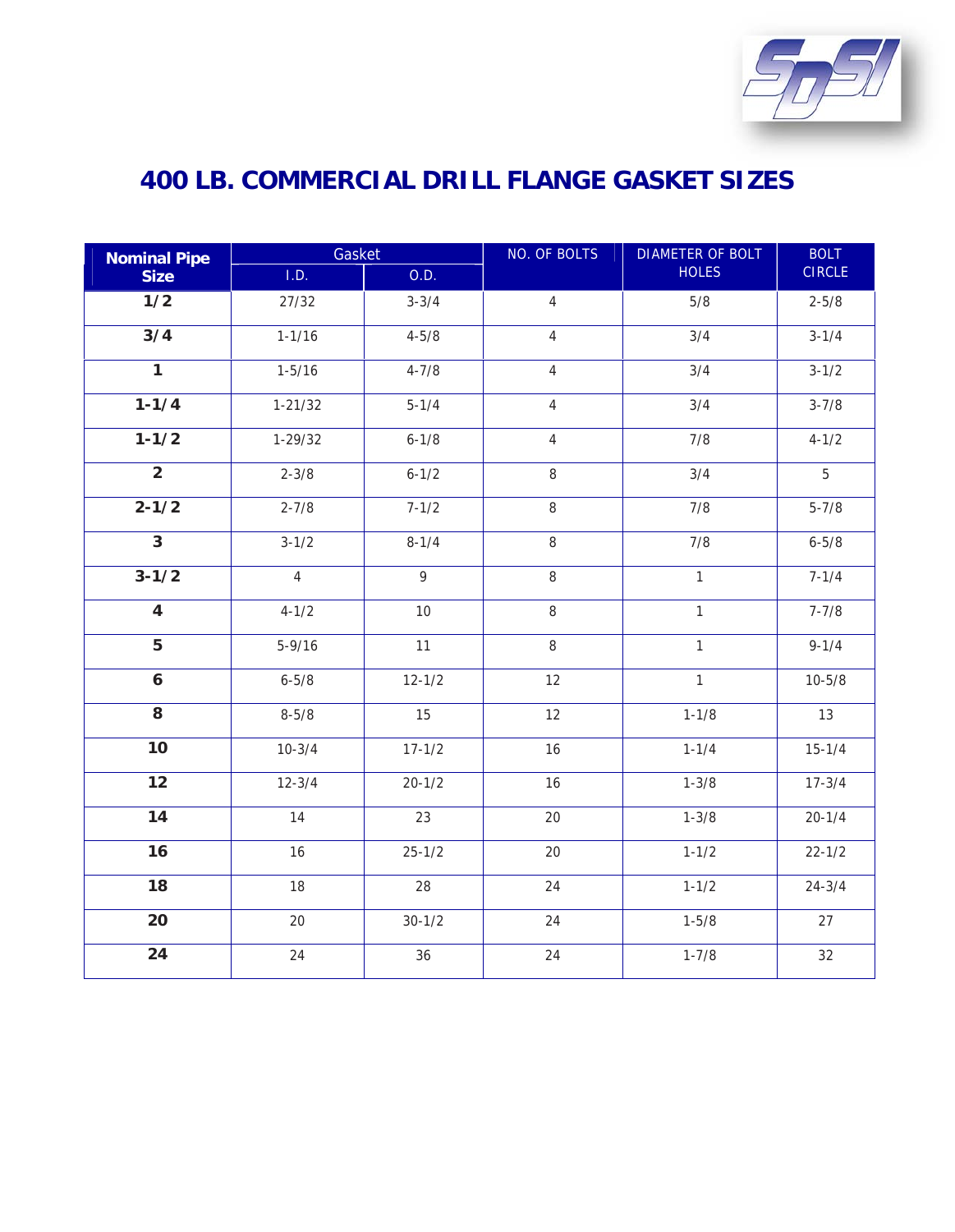

| <b>Nominal Pipe</b><br><b>Size</b> | $\mathsf{ID}$  | <b>OD</b>    | No. Bolts      | <b>Hole Diameter</b> | B.C.D.     |
|------------------------------------|----------------|--------------|----------------|----------------------|------------|
| 1/2                                | 27/32          | $3 - 3/4$    | $\overline{4}$ | 5/8                  | $2 - 5/8$  |
| 3/4                                | $1 - 1/16$     | $4 - 5/8$    | $\overline{4}$ | 3/4                  | $3 - 1/4$  |
| $\overline{1}$                     | $1 - 5/16$     | $4 - 7/8$    | $\overline{4}$ | 3/4                  | $3 - 1/2$  |
| $1 - 1/4$                          | $1 - 21/32$    | $5 - 1/4$    | $\overline{4}$ | 3/4                  | $3 - 7/8$  |
| $1 - 1/2$                          | $1 - 29/32$    | $6 - 1/8$    | $\sqrt{4}$     | 7/8                  | $4 - 1/2$  |
| $\overline{2}$                     | $2 - 3/8$      | $6 - 1/2$    | $\, 8$         | 3/4                  | 5          |
| $2 - 1/2$                          | $2 - 7/8$      | $7 - 1/2$    | $\, 8$         | 7/8                  | $5 - 7/8$  |
| $\overline{\overline{3}}$          | $3 - 1/2$      | $8 - 1/4$    | $\,8\,$        | 7/8                  | $6 - 5/8$  |
| $3 - 1/2$                          | $\overline{4}$ | $\mathsf{q}$ | 8              | $\mathbf{1}$         | $7 - 1/4$  |
| $\overline{4}$                     | $4 - 1/2$      | $10 - 3/4$   | $\,8\,$        | $\mathbf{1}$         | $8 - 1/2$  |
| $\overline{5}$                     | $5 - 9/16$     | 13           | $\,8\,$        | $1 - 1/8$            | $10 - 1/2$ |
| $\boldsymbol{6}$                   | $6 - 5/8$      | 14           | 12             | $1 - 1/8$            | $11 - 1/2$ |
| $\overline{8}$                     | $8 - 5/8$      | $16 - 1/2$   | 12             | $1 - 1/4$            | $13 - 3/4$ |
| $\overline{10}$                    | $10-3/4$       | 20           | 16             | $1 - 3/8$            | 17         |
| 12                                 | $12 - 3/4$     | 22           | 20             | $1 - 3/8$            | $19 - 1/4$ |
| 14                                 | 14             | $23 - 3/4$   | 20             | $1 - 1/2$            | $20 - 3/4$ |
| 16                                 | 16             | 27           | 20             | $1 - 5/8$            | $23 - 3/4$ |
| 18                                 | 18             | $29 - 1/4$   | 20             | $1 - 3/4$            | $25 - 3/4$ |
| 20                                 | 20             | 32           | 24             | $1 - 3/4$            | $28 - 1/2$ |
| 24                                 | 24             | 37           | 24             | $\overline{2}$       | 33         |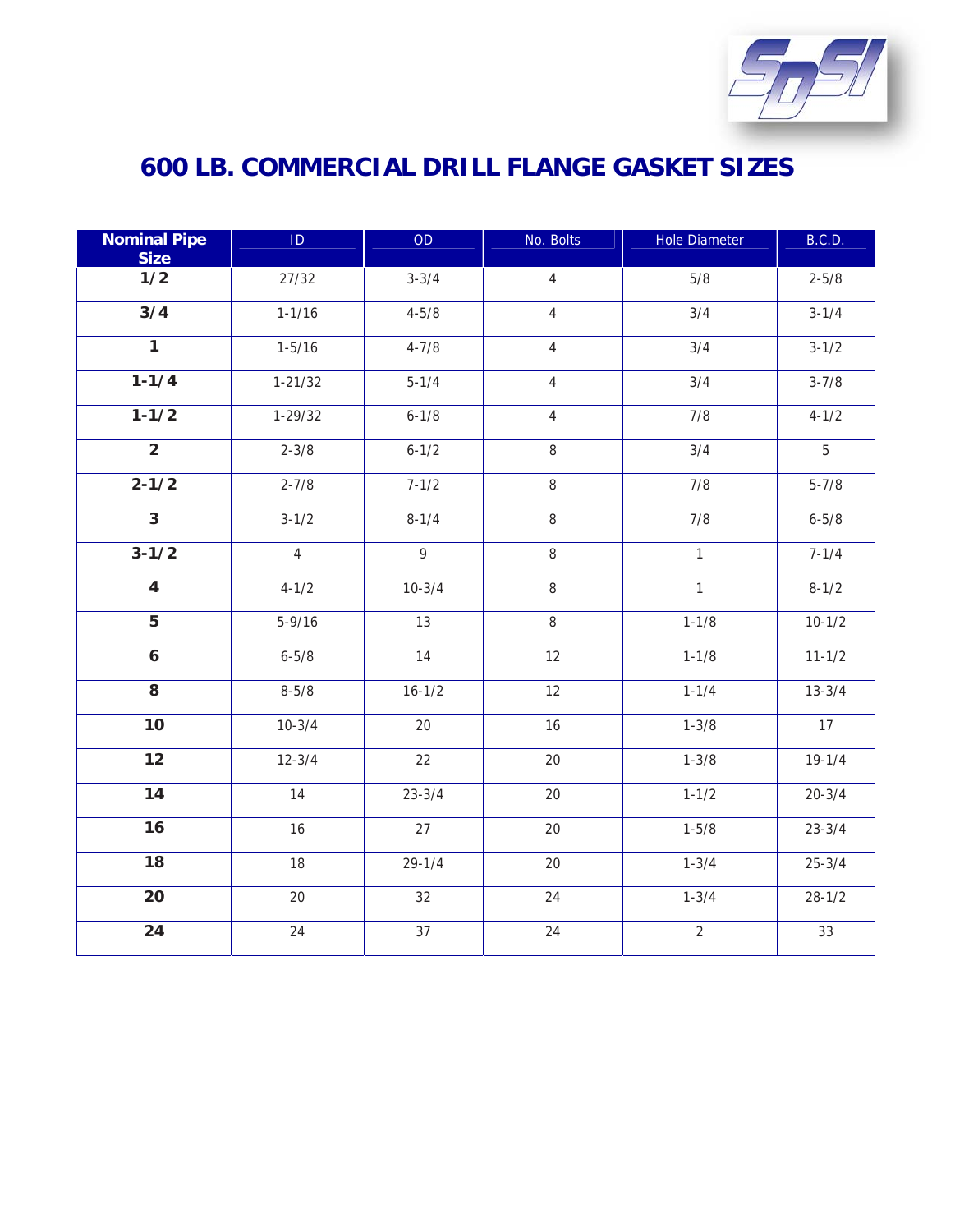

| <b>Nominal Size</b> | $\mathsf{ID}$  | OD                       | No. Bolts                | <b>Hole Diameter</b>     | B.C.D.         |
|---------------------|----------------|--------------------------|--------------------------|--------------------------|----------------|
| 1/2                 | 27/32          | $4 - 3/4$                | $\overline{4}$           | 7/8                      | $3-1/4$        |
| $\overline{3/4}$    | $1 - 1/16$     | $5-1/8$                  | $\overline{4}$           | 7/8                      | $3-1/2$        |
| $\overline{1}$      | $1 - 5/16$     | $5 - 7/8$                | $\overline{4}$           | $\mathbf 1$              | $\overline{4}$ |
| $1 - 1/4$           | $1 - 21/32$    | $6 - 1/4$                | $\overline{4}$           | $\mathbf{1}$             | $4 - 3/8$      |
| $1 - 1/2$           | $1 - 29/32$    | $\overline{7}$           | $\,4\,$                  | $1 - 1/8$                | $4 - 7/8$      |
| $\overline{2}$      | $2 - 3/8$      | $8-1/2$                  | 8                        | $\mathbf{1}$             | $6 - 1/2$      |
| $2 - 1/2$           | $2 - 7/8$      | $9 - 5/8$                | $\, 8$                   | $1 - 1/8$                | $7 - 1/2$      |
| $\overline{3}$      | $3-1/2$        | $9-1/2$                  | $\, 8$                   | $1\,$                    | $7 - 1/2$      |
| $3 - 1/2$           | $\mathbb{Z}^2$ | $\overline{\phantom{a}}$ | $\overline{\phantom{a}}$ | $\overline{\phantom{a}}$ | $\sim$         |
| $\overline{4}$      | $4 - 1/2$      | $11 - 1/2$               | $\, 8$                   | $1 - 1/4$                | $9-1/4$        |
| $\sqrt{5}$          | $5-9/16$       | $13 - 3/4$               | $\, 8$                   | $1 - 3/8$                | $11\,$         |
| $\boldsymbol{6}$    | $6 - 5/8$      | 15                       | 12                       | $1 - 1/4$                | $12 - 1/2$     |
| 8                   | $8 - 5/8$      | $18-1/2$                 | $12\,$                   | $1 - 1/2$                | $15 - 1/2$     |
| 10                  | $10-3/4$       | $21 - 1/2$               | 16                       | $1 - 1/2$                | $18-1/2$       |
| $\overline{12}$     | $12 - 3/4$     | 24                       | $20\,$                   | $1 - 1/2$                | 21             |
| $\overline{14}$     | $14\,$         | $25 - 1/4$               | $20\,$                   | $1 - 5/8$                | 22             |
| 16                  | 16             | $27 - 3/4$               | $20\,$                   | $1 - 3/4$                | $24 - 1/4$     |
| 18                  | $18\,$         | 31                       | $20\,$                   | $\overline{2}$           | 27             |
| 20                  | 20             | $33 - 3/4$               | $20\,$                   | $2 - 1/8$                | $29-1/2$       |
| 24                  | $24\,$         | $41\,$                   | $20\,$                   | $2 - 5/8$                | $35 - 1/2$     |